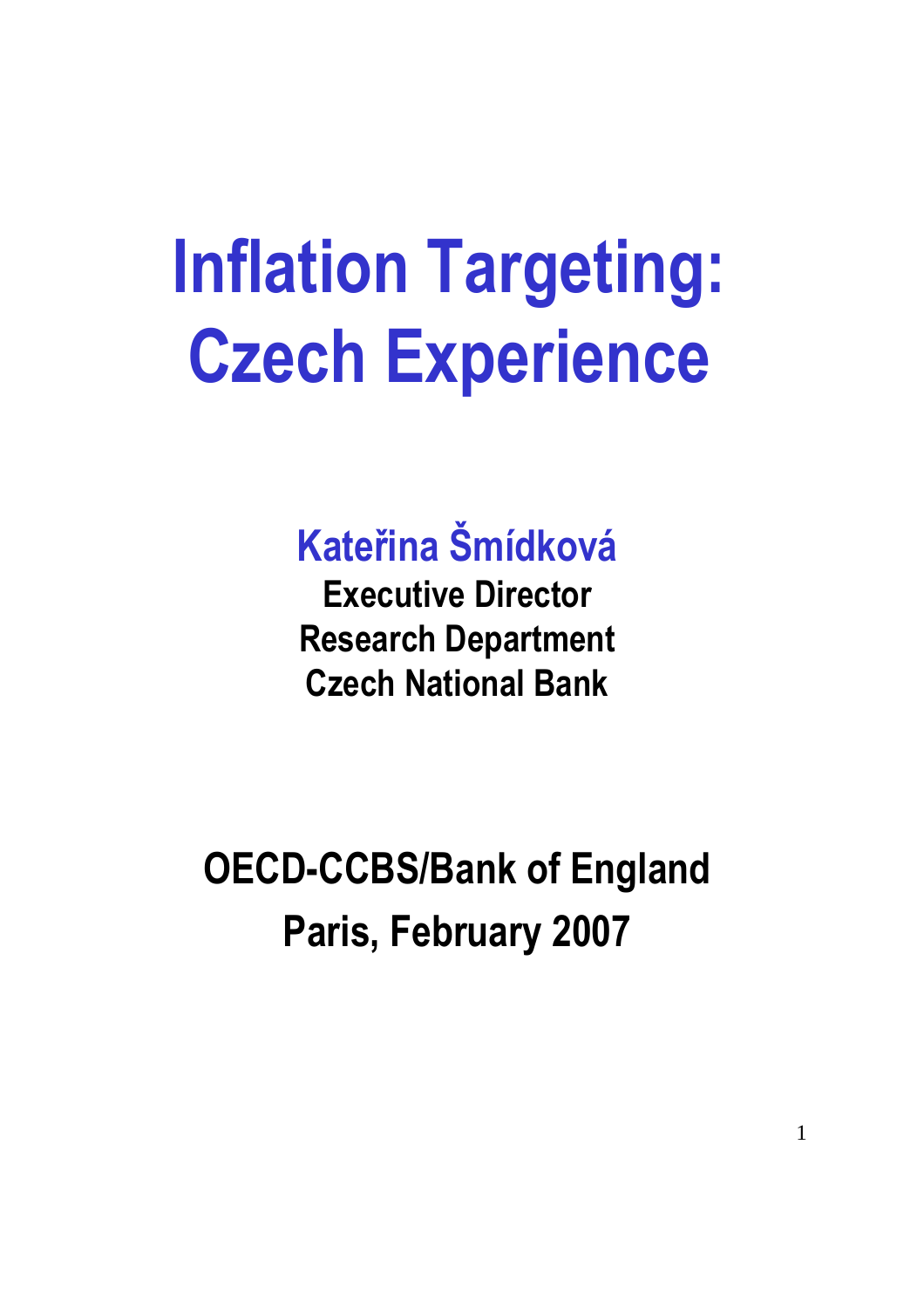### **1998-2007**

### **After nearly ten years of targeting inflation in the CNB, there are certainly lessons to share**

### **What to Learn from the Czech Experience?**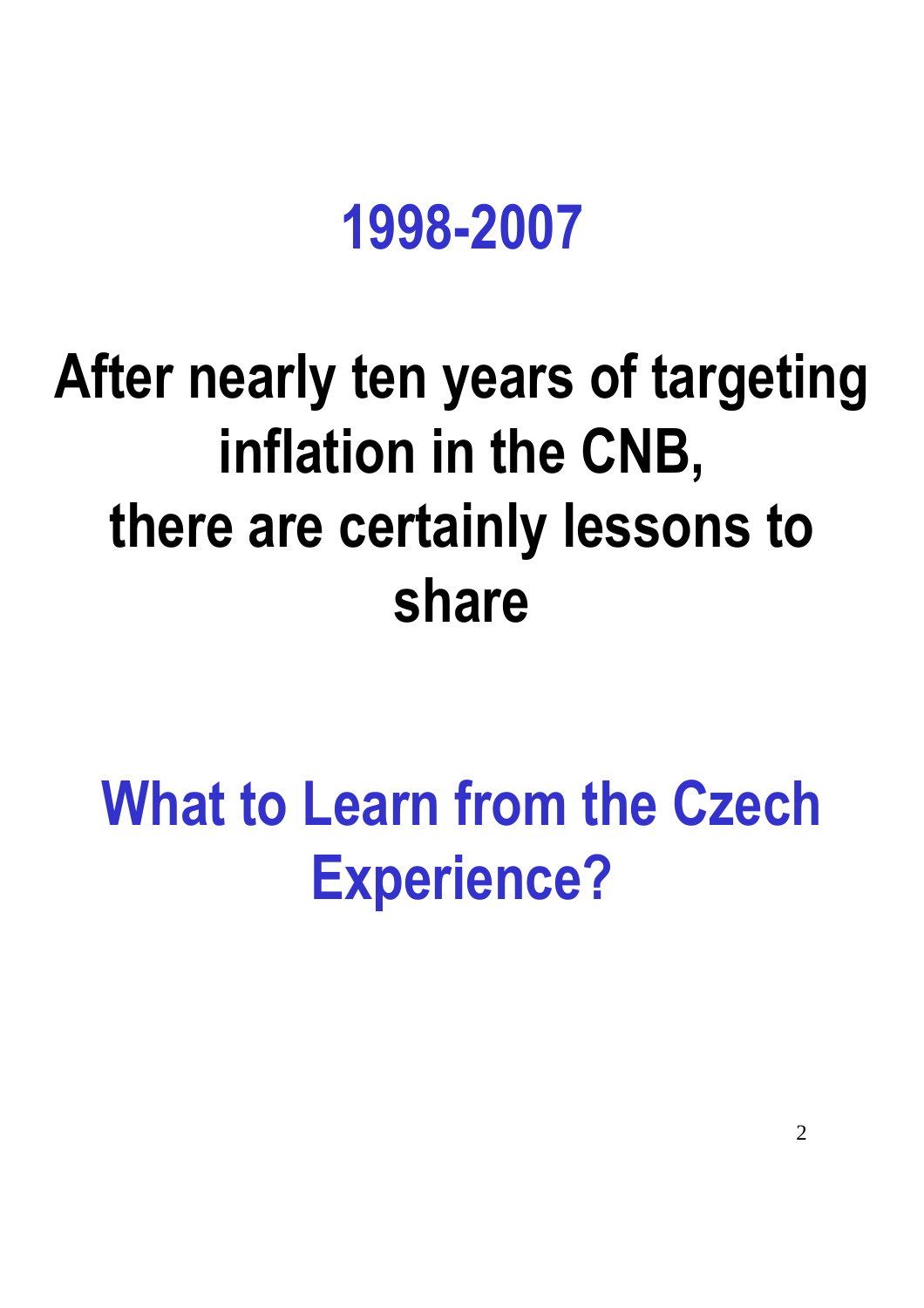- **One should think about IT in three steps**
	- **certain preconditions should be met to introduce IT successfully (but it is important to note that one learns swimming only by jumping into water)**
	- **several components should be designed with care (do not focus only on target or forecasting model)**
	- **certain outcomes should be observed relatively soon (others in medium term)**
- **One should view IT as a strategy in motion**
	- **IT needs modifications to reflect new theoretical views and concepts that develop every 3-5 years (think SDGE models)**
	- **IT needs modifications to reflect new views on best practices (think transparency)**
	- **IT needs modifications to reflect new external challenges (think global low inflation)**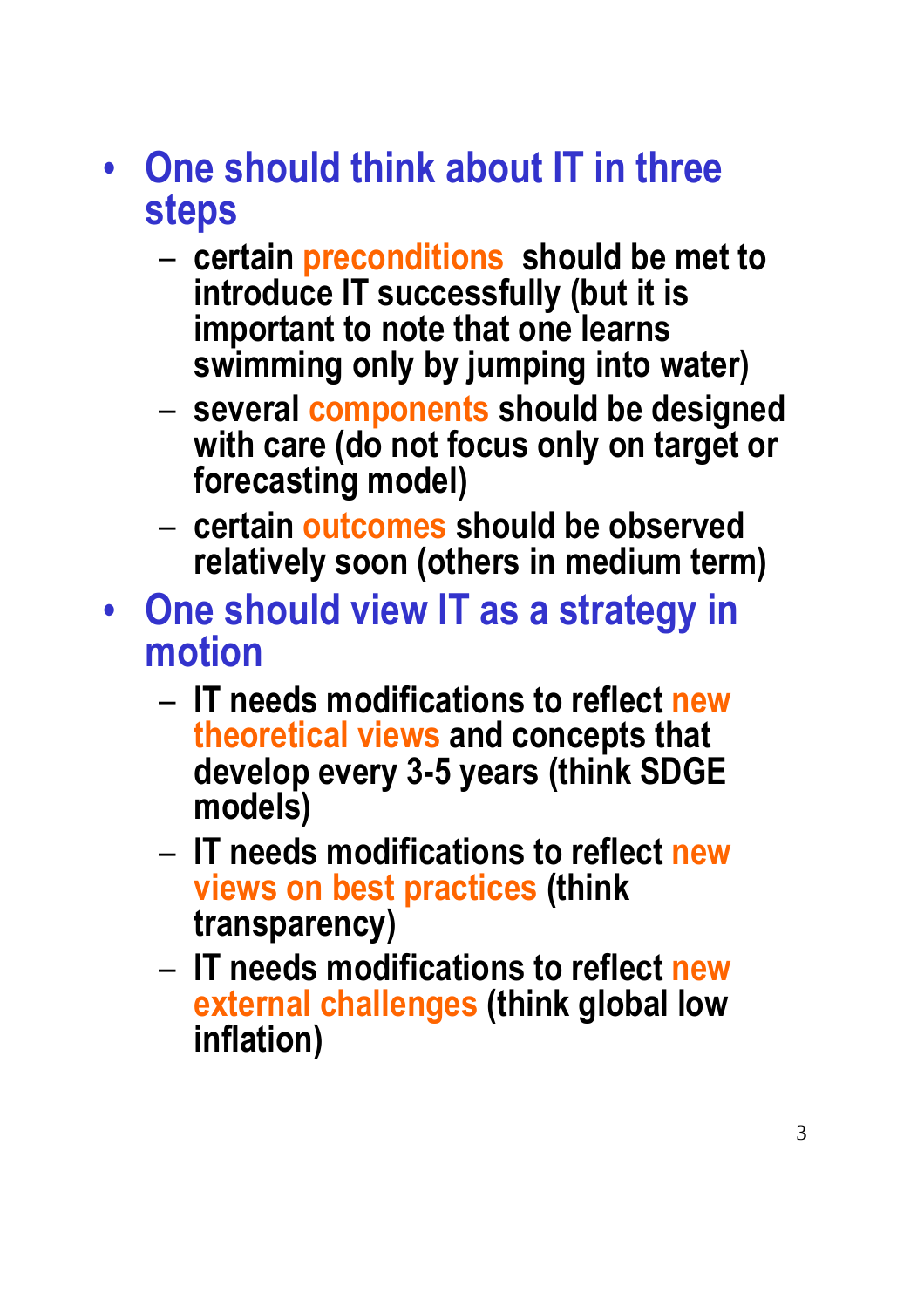## **IT in Three Steps: Preconditions**

- **important to have prior to IT**
	- **externally:** 
		- **institutional set-up (independence accountability)**
		- **well-developed financial markets**
	- **internally**
		- **support of the Board**
		- **core team of educated experts**

#### • **not so important to have**

- **externally:** 
	- **perfect set-up (who owns target may be clarified in the introductory period)**
	- **deep financial markets (some will develop under IT only)**
- **internally**
	- **large team of experts (they will come)**
	- **fashionable complicated forecasting model (it will be developed later)**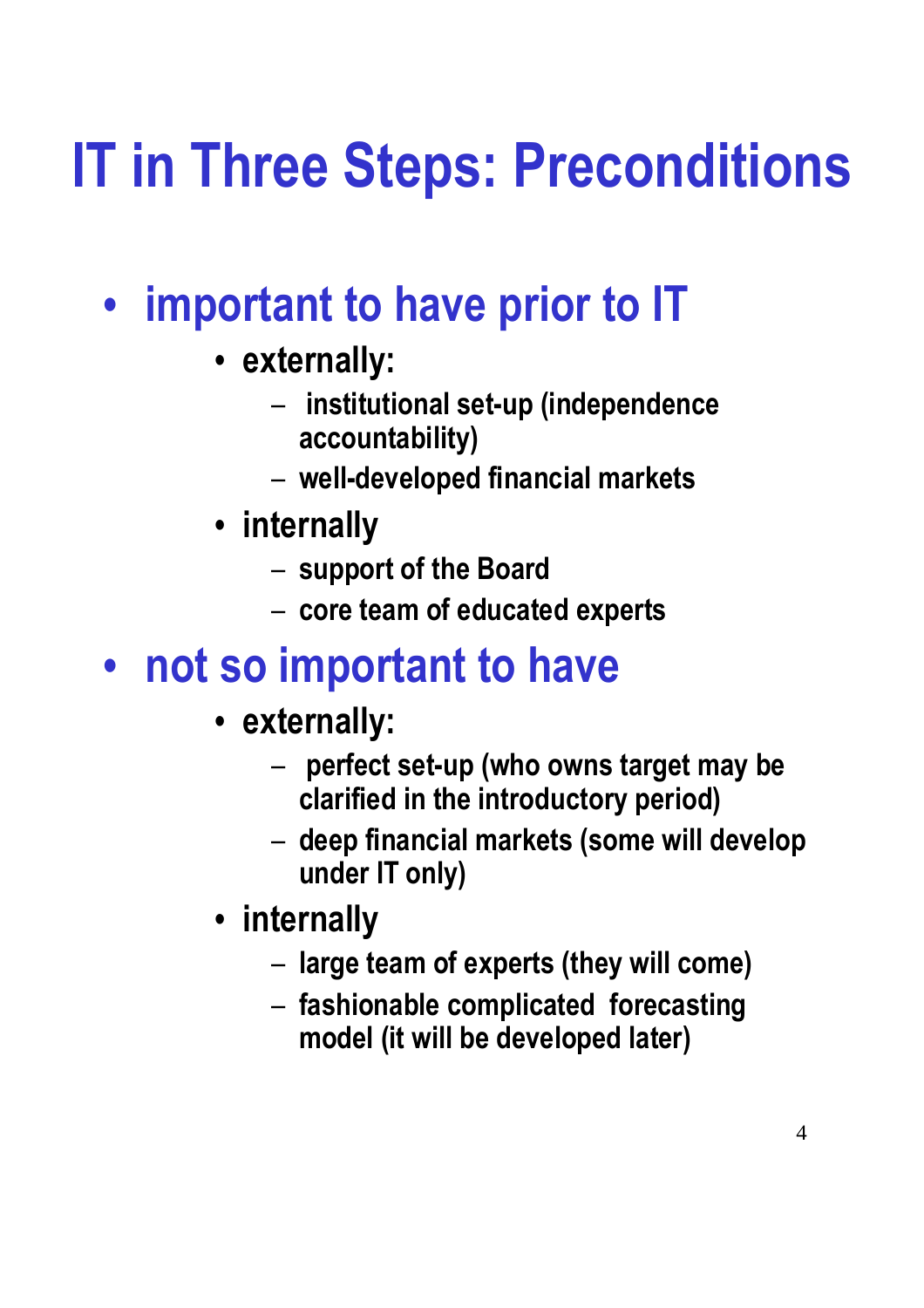# **IT in Three Steps: Components**

#### • **Target specification**

- **time horizon (CNB: 1Y, 3Y, infinite)**
- **interval versus point (CNB: points in time, continuous interval, point with bands)**
- **which price index (CNB: net inflation, CPI)**

#### • **Caveats**

- **initially no caveats (net inflation)**
- **now ex ante caveats**
- **no formal explanatory letter**

#### • **Decision-Making Framework**

- **framework for discussion (model forecast by staff)**
- **analysis of risks (staff and Board) e.g. alternative scenarios**
- **actual decision (Board votes, often different views)**

#### • **Communication (transparency)**

- **decision (press conference)**
- **reasons (minutes)**
- **details about forecast (Inflation report)**
- **details about decision (internal protocol)**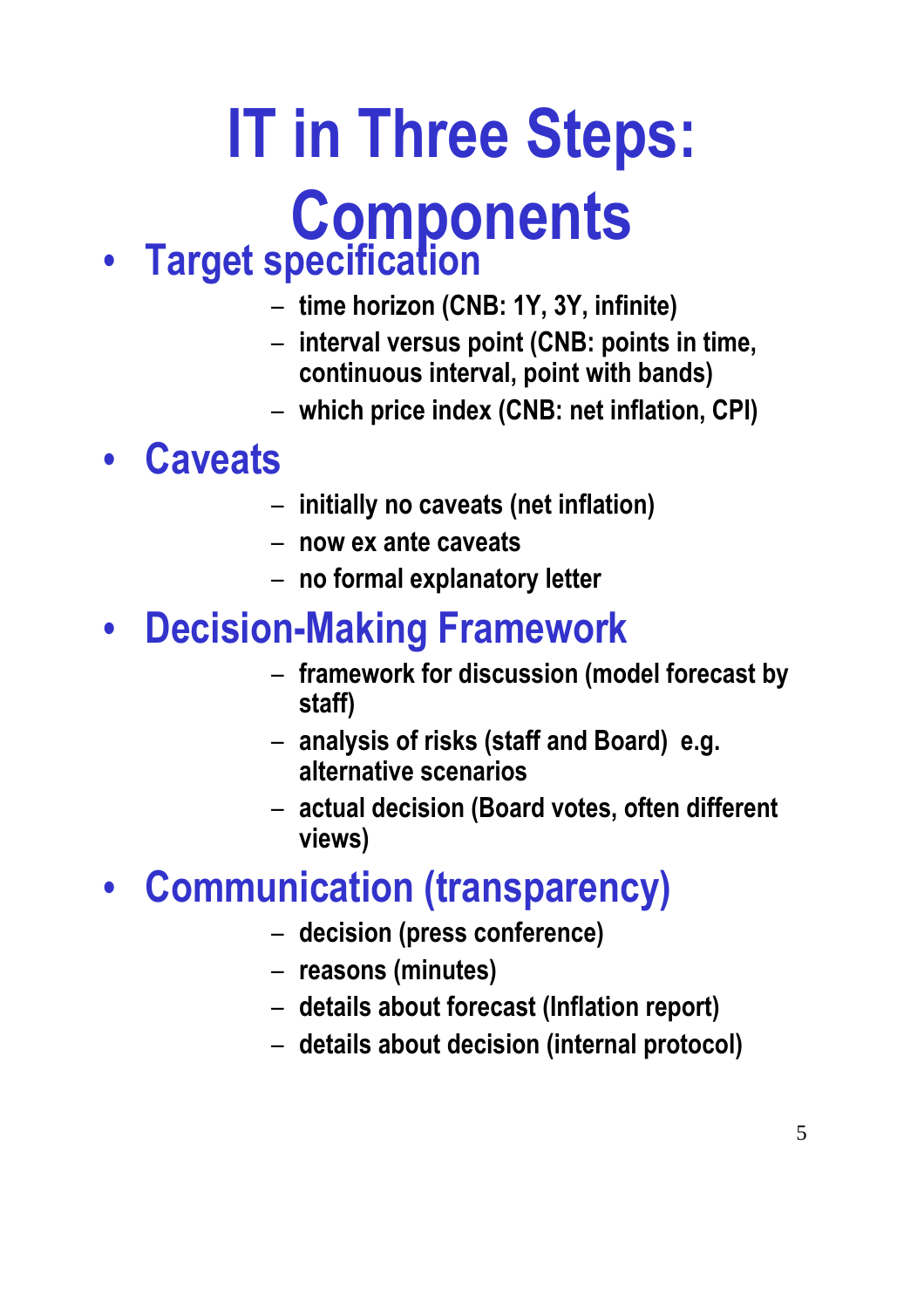### **Target specification**

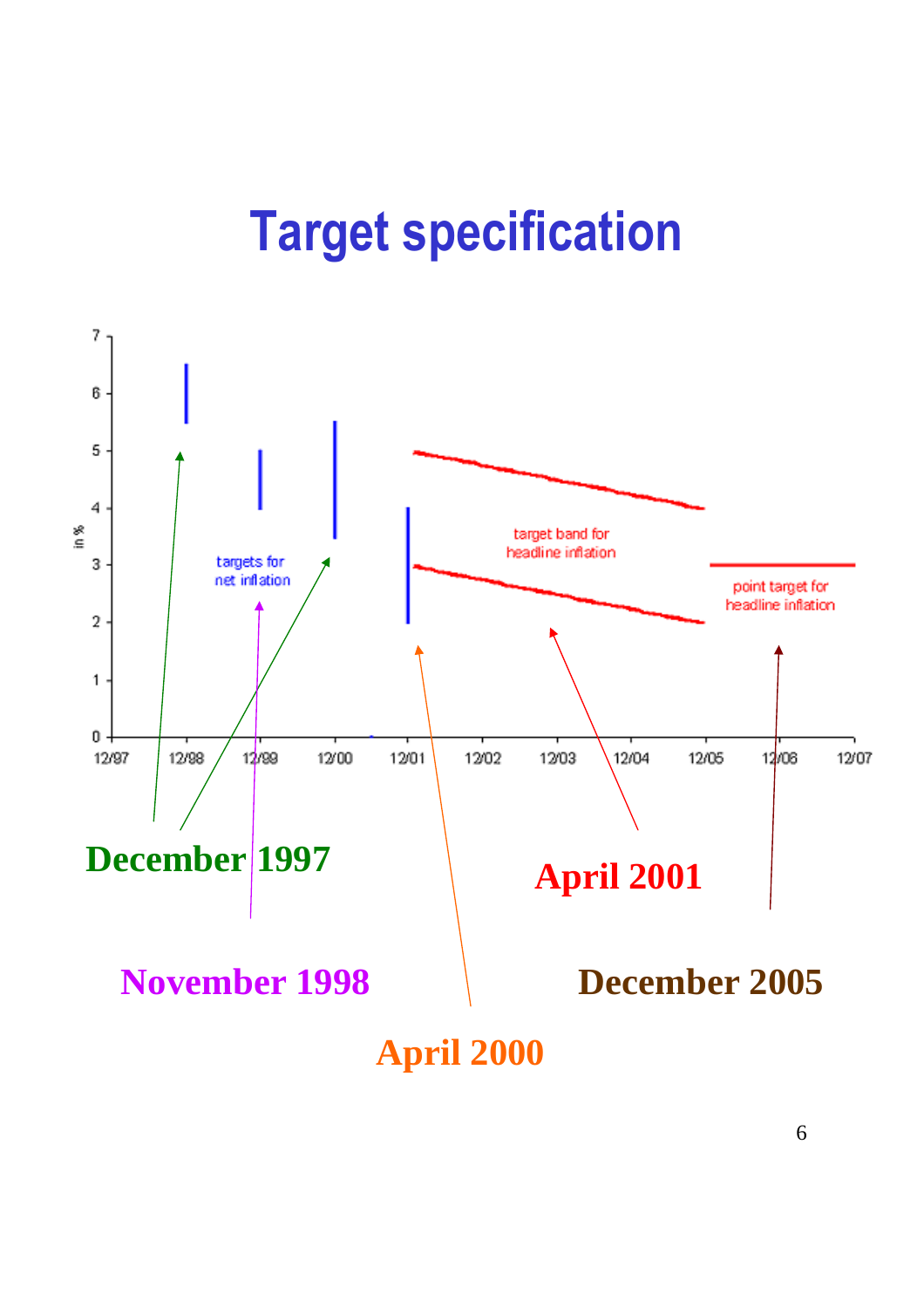### **Caveats**

The following exceptions ex ante (caveats/escape clauses) from achieving the inflation target are used by the CNB:

- -major deviations in world prices of energy
- major deviations in agricultural prices
- -major changes in indirect taxes
- major changes in regulated prices

In these cases, the CNB does not respond to the primary impacts of the shock.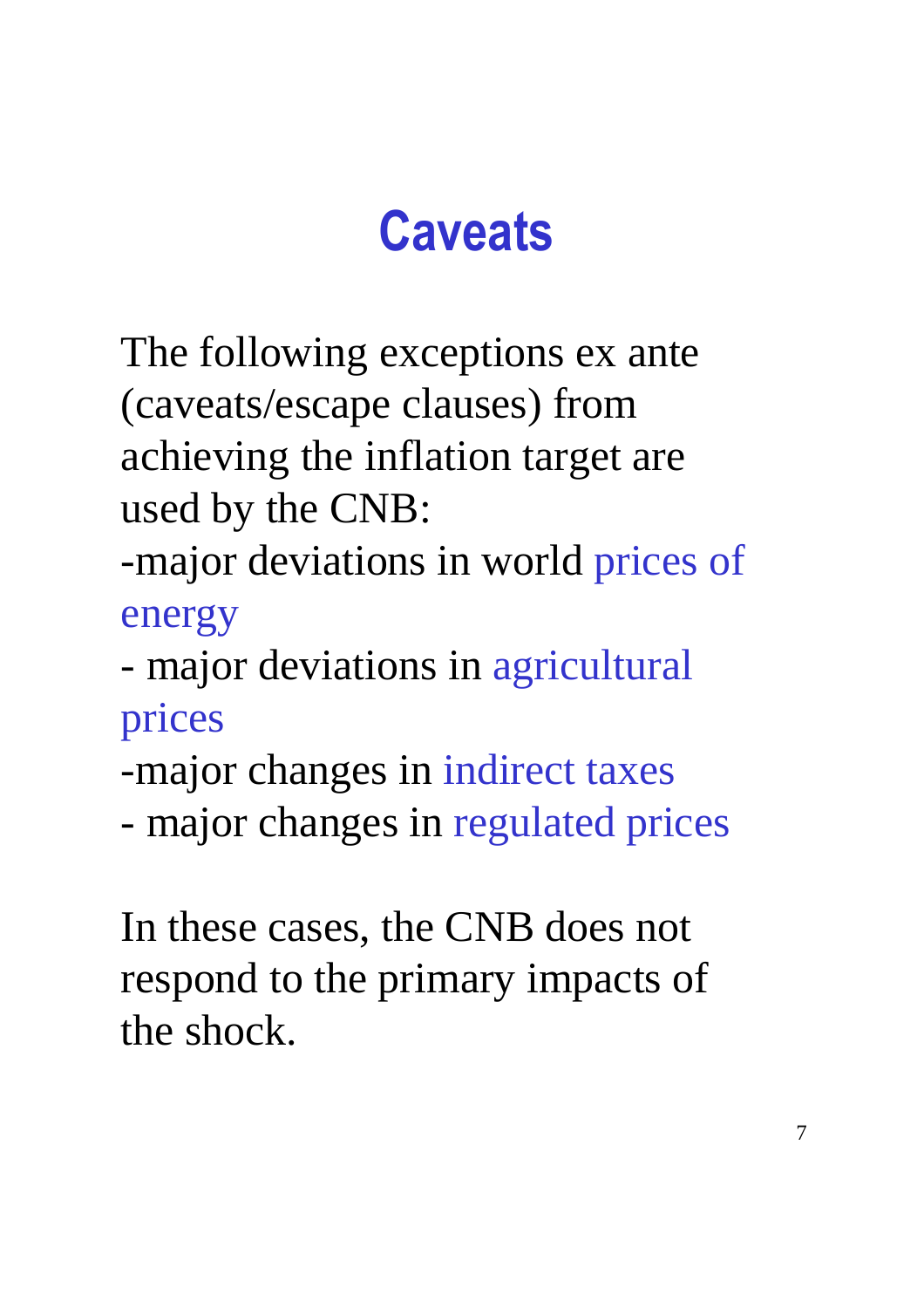### **Decision-making Framework**

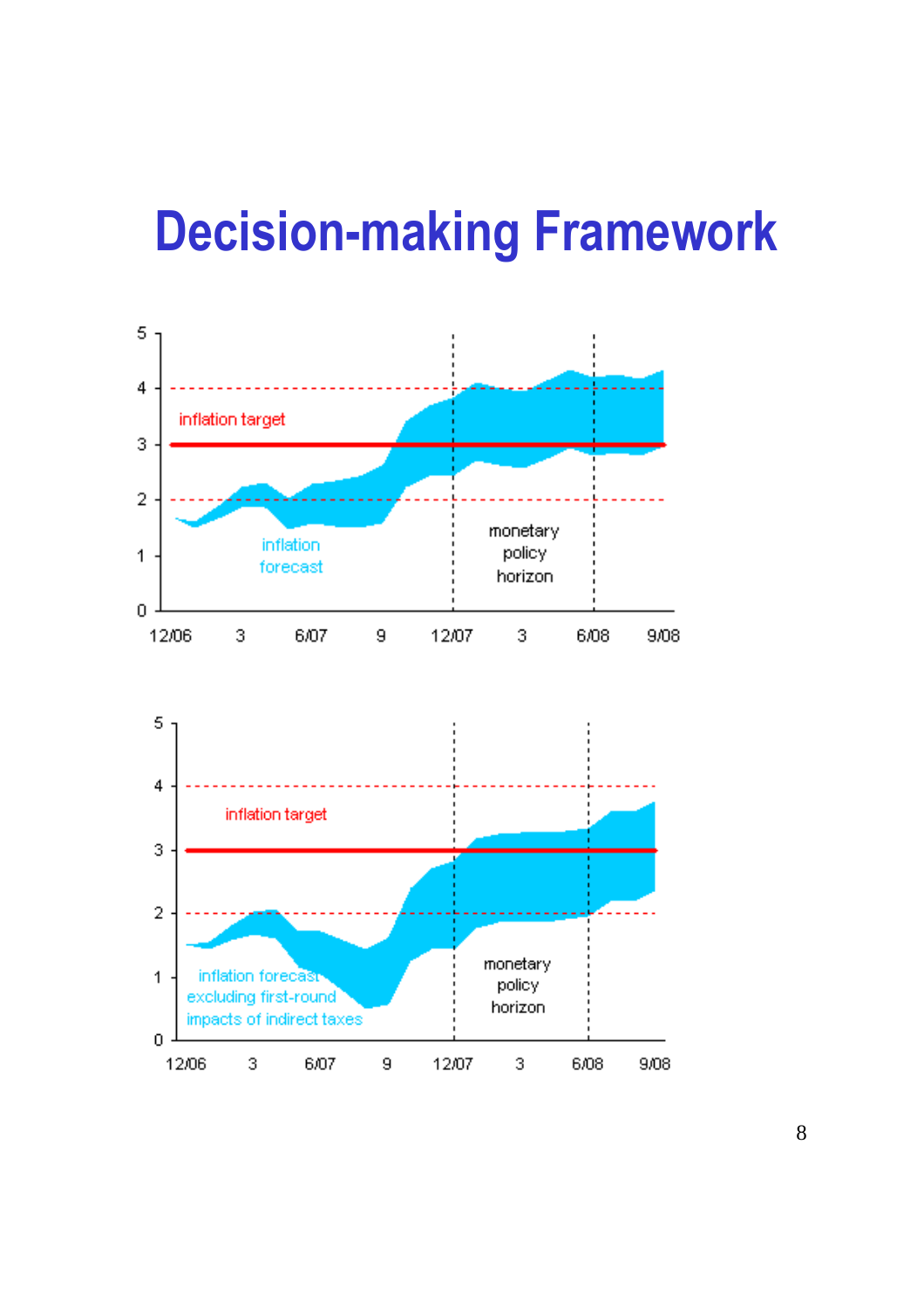# **IT in Three Steps: Outcomes**

- **primary external outcome: low inflation (low volatility could be aimed at) and stable expectations**
- **secondary external outcome: good economic performance**
- **primary internal outcome: institution changes (staff improves their modeling know-how, Board focuses more on price stability)**
- **secondary internal outcome: various processes can change (pressure on well-maintained web to comply with transparence**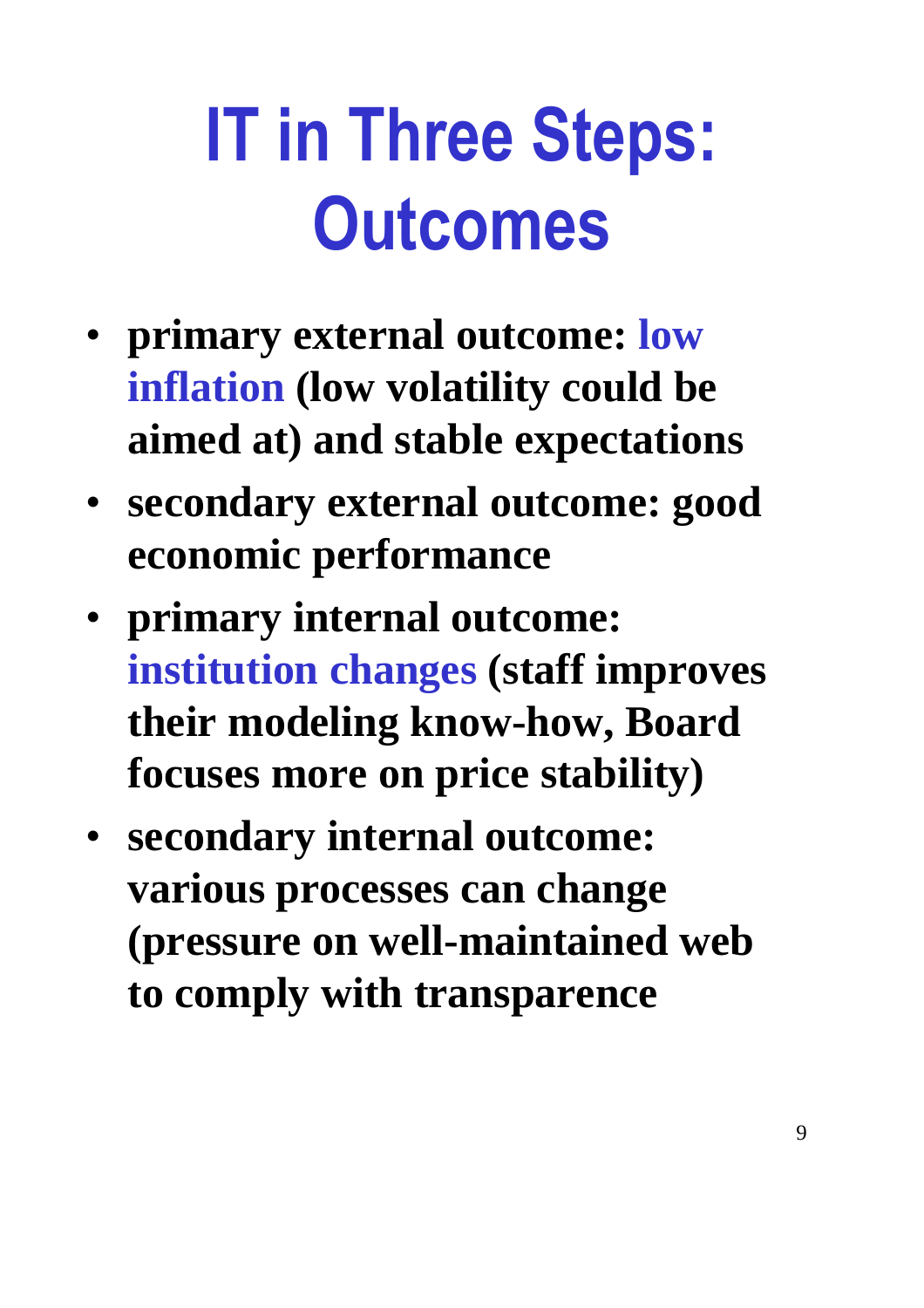## **Primary Outcome**

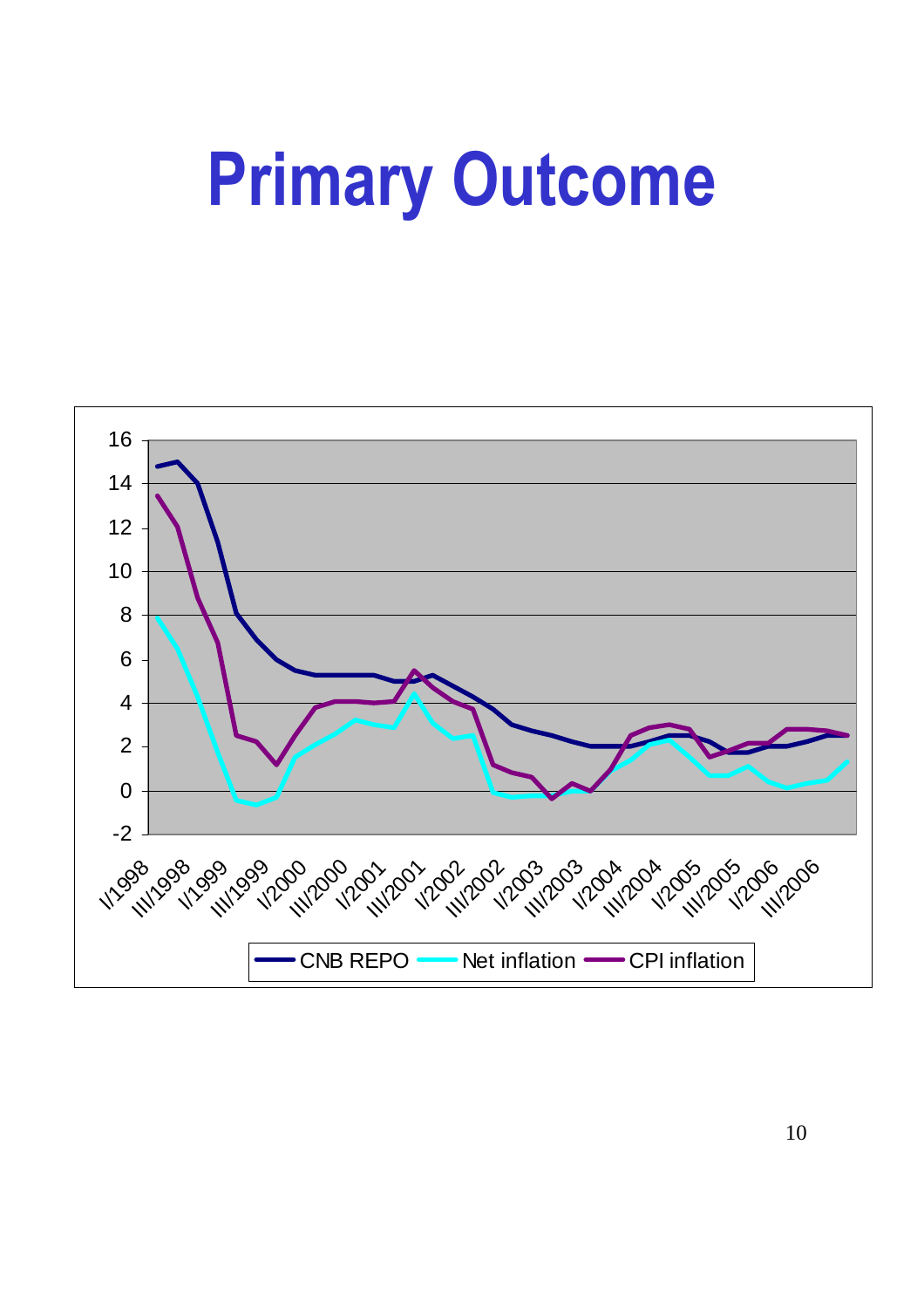## **Secondary Outcome**